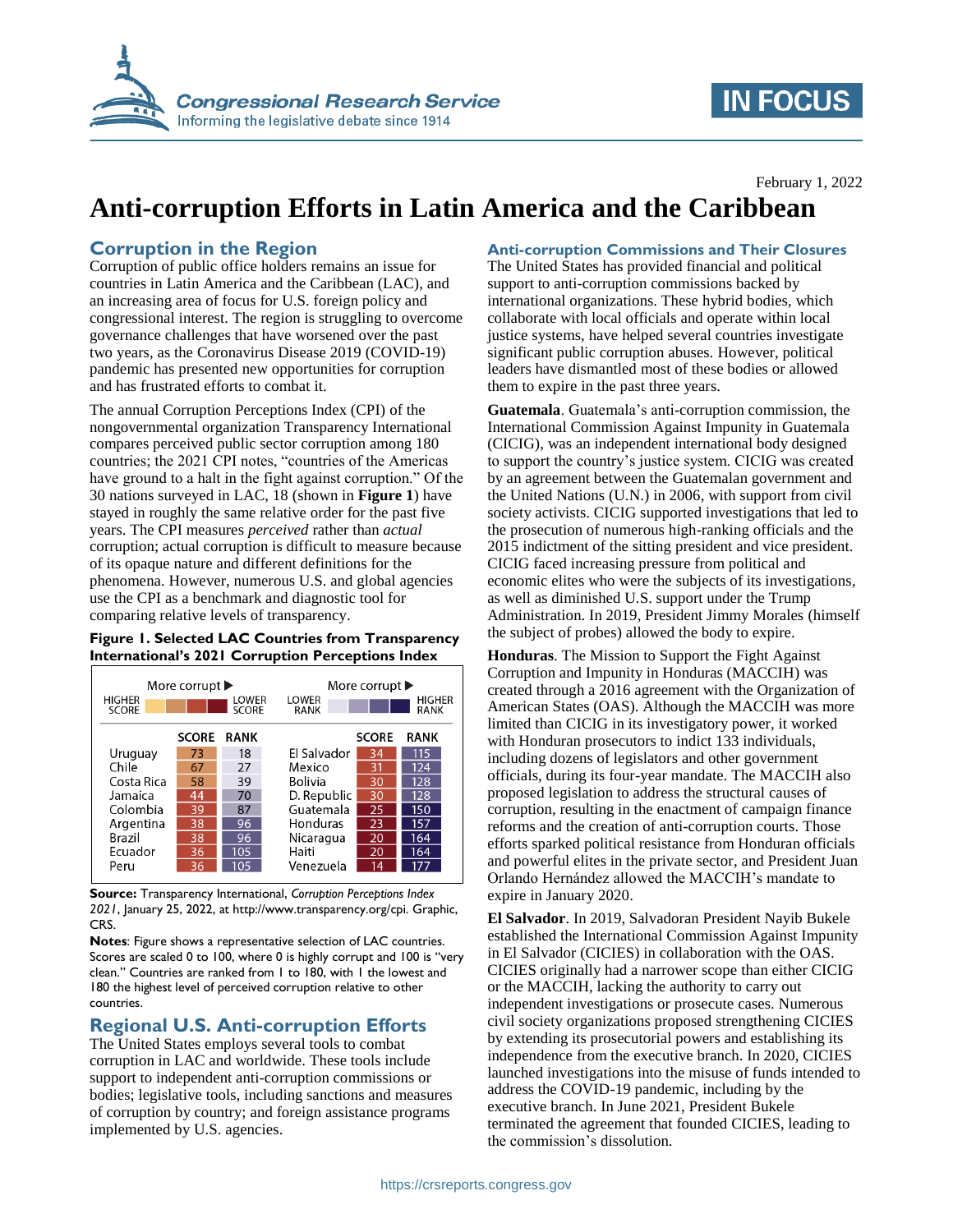**Ecuador.** In 2019, President Lenín Moreno announced the creation of the Commission of International Experts to Fight Corruption in Ecuador (CEICCE) in cooperation with the U.N. Office on Drugs and Crime. The CEICCE never came to fruition during Moreno's administration, reportedly due to insufficient resources. Although anti-corruption initiatives were a central feature of President Guillermo Lasso's campaign, following his inauguration in May 2021, the future of a CEICCE-type commission remains unclear.

#### **Legal Authorities**

Congress has authorized several U.S. tools to combat corruption in law. For example, the **Global Magnitsky Human Rights Accountability Act of 2016** (P.L. 114-328) empowers the President to identify foreign persons engaging in corruption or human rights abuses, sanction them economically, and impose visa restrictions. The **U.S. Northern Triangle Enhanced Engagement Act** (Division FF of P.L. 116-260) requires the President to identify and report to Congress individuals who have engaged in significant corruption or undermined democratic processes or institutions in El Salvador, Guatemala, and Honduras and to impose visa sanctions against them (*Section 353 Corrupt and Undemocratic Actors Report,* also known as the *Engel list*).

A pending bill, the Combating Global Corruption Act, (H.R. 4322/S. 14), would create an annual State Department ranking of countries by level of corruption. Sharing the aims of the Global Magnitsky Act and other deterrence tools, this legislation is intended to disrupt and deter those who would thwart democratic values and the rule of law.

**U.S. Agency Efforts and Interagency Coordination**

Several U.S. agencies implement foreign assistance programs focused on combatting corruption in LAC. For instance, the U.S. Department of Justice (DOJ) conducts some anti-corruption assistance programs aimed at combatting transnational crime and terrorism. These efforts are funded by pass-through interagency agreements, particularly with the State Department's International Narcotics Control and Law Enforcement Affairs Bureau (using International Narcotics Control and Law Enforcement account resources). DOJ carries out these programs primarily through its International Criminal Investigative Training Assistance Program and the Office of Overseas Prosecutorial Development Assistance and Training, both of which seek to build the capacity of foreign criminal justice entities to address corruption. U.S. Agency for International Development programs focus on building the capacity and commitment of civil society groups and the private sector to provide oversight of government agencies and to reduce corruption's detrimental impact on development. According to some analysts, some U.S. agencies collaborate and leverage comparative strengths to achieve complementary programming. Other analysts warn that certain U.S. efforts can be duplicative and may produce contradictory outcomes.

### **New U.S. Strategy**

The Biden Administration has made fighting corruption at home and abroad a top security priority. In December 2021, the Administration released the *U.S. Strategy on Countering Corruption*. The strategy aims to revitalize U.S. anti-corruption efforts; evaluate existing efforts at fighting abuses and ensure they are coordinated across agencies; and demonstrate by example the advantages of transparent, accountable governance. As with many existing foreign assistance efforts targeting corruption, the strategy's focus is official government abuse of power, or public corruption. The Administration also announced a new State Department Coordinator for Global Anti-corruption.

#### **Typology of Public Corruption**

The *U.S. Strategy on Countering Corruption* cites five illustrative types of public corruption. All five types are relevant in Latin America and the Caribbean, where official corruption is endemic in several countries.

**1) Grand Corruption.** Political elites steal large sums of public funds for personal use or exploit political power for personal advantage.

**2) Administrative Corruption.** Entrusted power is manipulated for private gain, frequently by low- to mid-level government officials, by skirting rules or extorting citizens in exchange for public services.

**3) Kleptocracy.** Government officials wield their political power to appropriate the nation's wealth.

**4) State Capture.** Private entities and actors improperly influence national decisionmaking for their own benefit.

**5) Strategic Corruption.** A government weaponizes or uses its corrupt practices as a tool of foreign policy.

**Source:** Definitions drawn from https://www.whitehouse.gov/wpcontent/uploads/2021/12/United-States-Strategy-on-Countering-Corruption.pdf.

## **Congressional Considerations**

Anti-corruption efforts typically face obstacles because they may conflict with local political circumstances, may lack sustained political backing, or may be inadequately tailored to meet evolving circumstances. In the polarized political environments common in many parts of LAC, corruption investigations often become politicized and focus on targeting political opponents, thus undermining the legitimacy of anti-corruption initiatives.

As interest in countering corruption internationally continues to grow, Congress may conduct oversight of existing efforts and may consider new approaches. In reviewing anti-corruption strategies in legislation and appropriations for LAC, Members may consider the following questions:

- Does a program fit the local conditions? Is there a gap between the proposed approach and local political and economic realities?
- Is there enduring and sufficient political will? Have programs with U.S. government support been well integrated to work in tandem with other U.S.-funded efforts or civil society initiatives?
- Have designers proposed metrics for the anti-corruption tool or program to assess progress, stimulate adjustments, and measure success?
- Have U.S. anti-corruption measures accounted for potential second-order effects, such as sanction regimes potentially sparking illicit markets or new corruption?

**June S. Beittel**, Analyst in Latin American Affairs **Rachel L. Martin**, Research Assistant